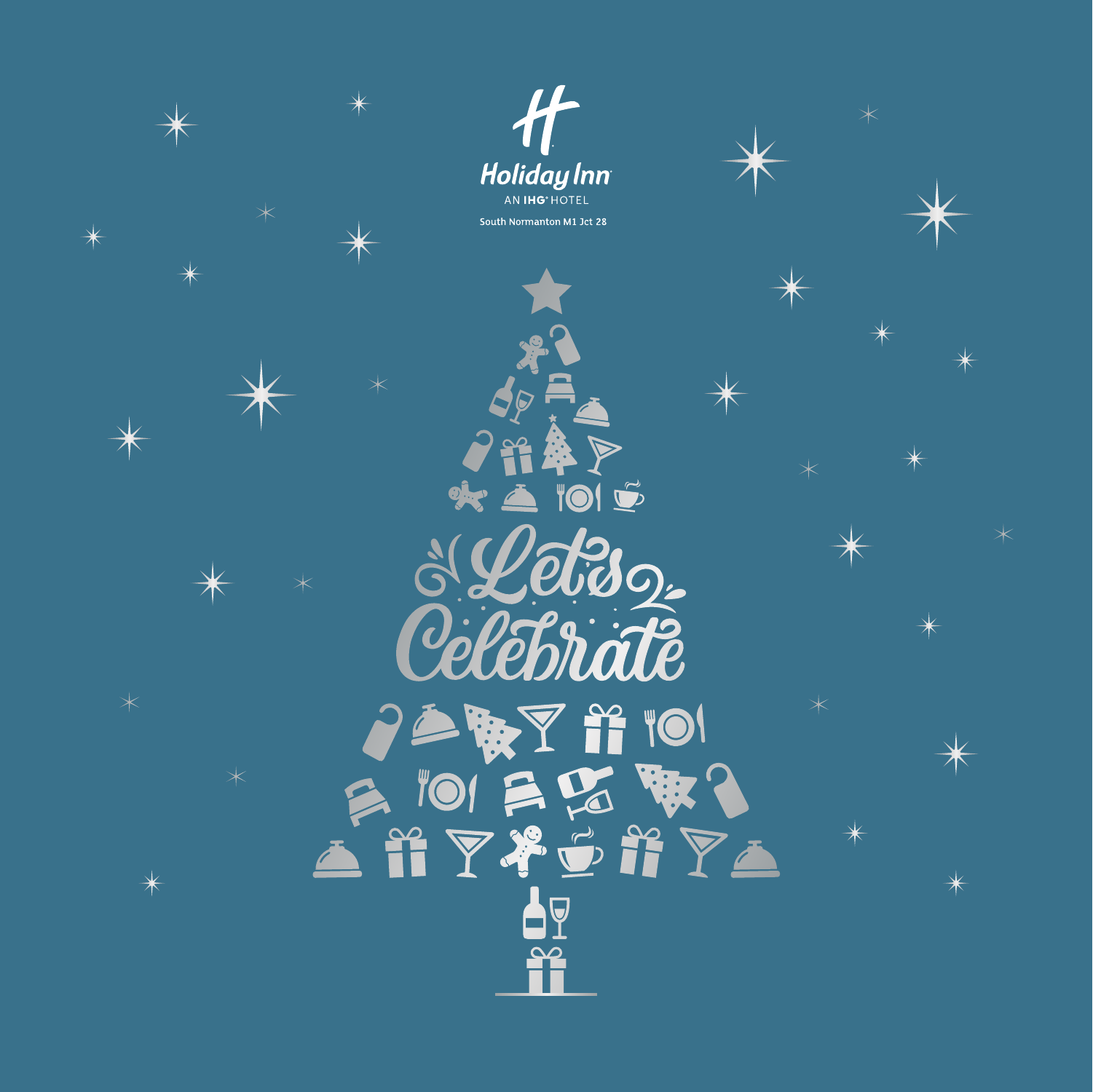



*Join us for a Christmas to remember at Holiday Inn South Normanton, with glittering entertainment, food and service.*

*Whether you are looking for a festive lunch, private party or a joiner party night, we have something to suit everyone at Holiday Inn South Normanton this festive season.*



**Booking T&C's:** £10 non-refundable deposit due to secure the booking. Full pre-payment due 6 weeks prior with menu options & dietary requirements.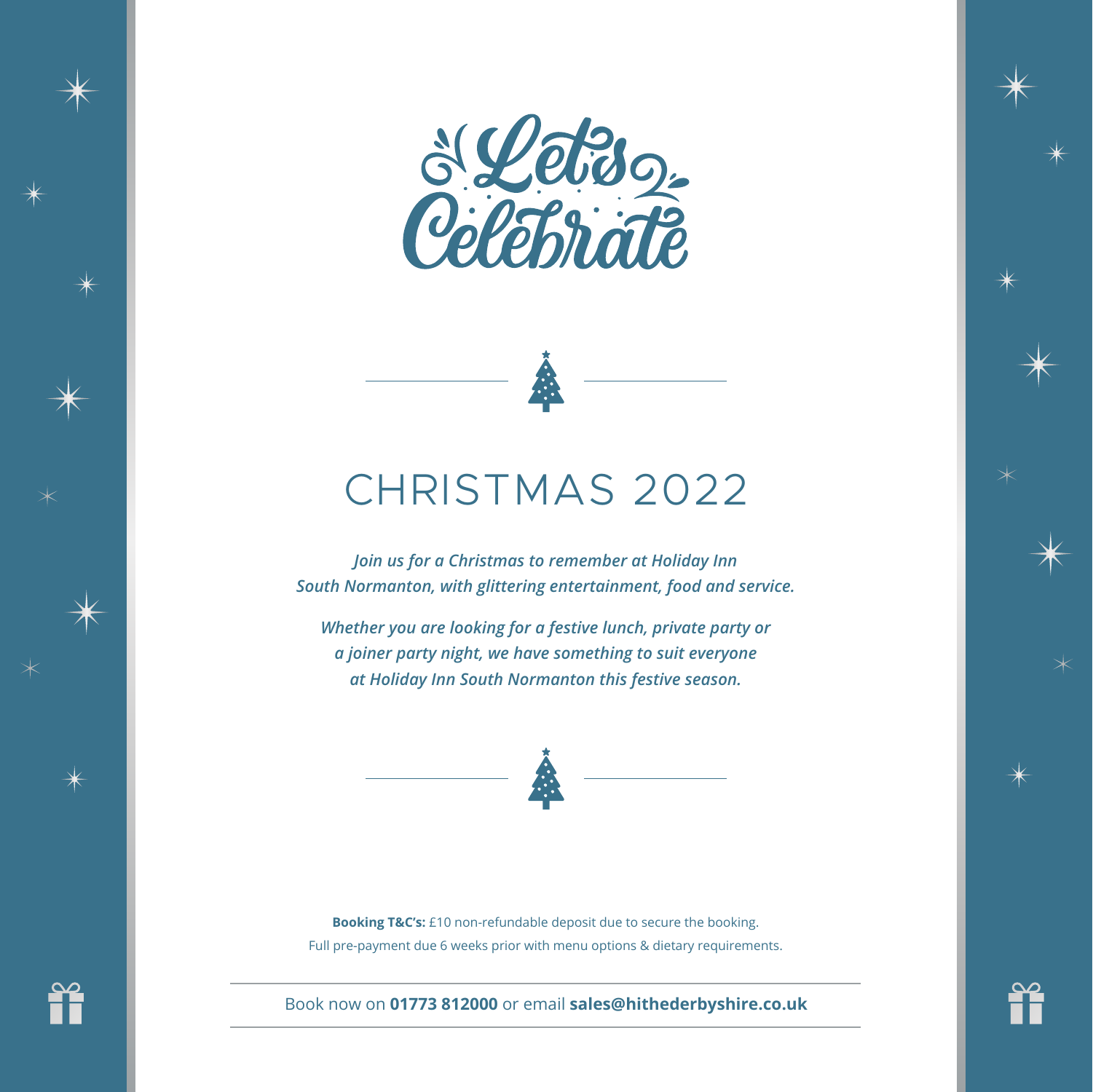# FESTIVE PARTY NIGHTS

### AVAILABLE FRIDAY 2ND, 9TH & 16TH DECEMBER AND SATURDAY 3RD, 10TH & 17TH DECEMBER Other dates available on request

#### ARRIVE FROM 7.00PM TO SIT DOWN FROM 7.30PM, CARRIAGES 1AM

We are experts in party planning so just dress to impress and let us do all the work. You'll enjoy a delicious three course dinner, coffee and mince pies, hats, novelties and crackers. Our DJ will then be sure to get the party started for you to dance the night away.

#### **STARTERS**

Sweet potato & butternut squash soup, garlic croutons (VG) (GF available) Parmesan & herb arancini, spiced tomato coulis, mixed leaves Fan of cantaloupe melon, fresh raspberries & chopped mint (VG) (GF) Chicken & mushroom tartlet, red onion marmalade

### **MAINS**

Slow roasted turkey breast, stuffing, pigs in blanket, roast potatoes, carrots, roasted parsnips & sprouts, pan gravy (GF available) Oven baked salmon supreme, parsley crushed new potatoes, carrots & green beans, dill & chestnut butter cream Wild mushroom & leek risotto, dressed roquette (VG) Roasted bell pepper stuffed with Mediterranean vegetables & feta served with new potatoes, mixed salad and a tomato & basil sauce (V)

### **DESSERTS**

Classic Christmas pudding, brandy sauce (GF available) Baked lemon tart, winter berry compote, clotted cream Chocolate brownie, coconut ice cream, chocolate sauce (VG) Mango & passionfruit cheesecake, Chantilly cream

SUN - THUR **£27.00** per person

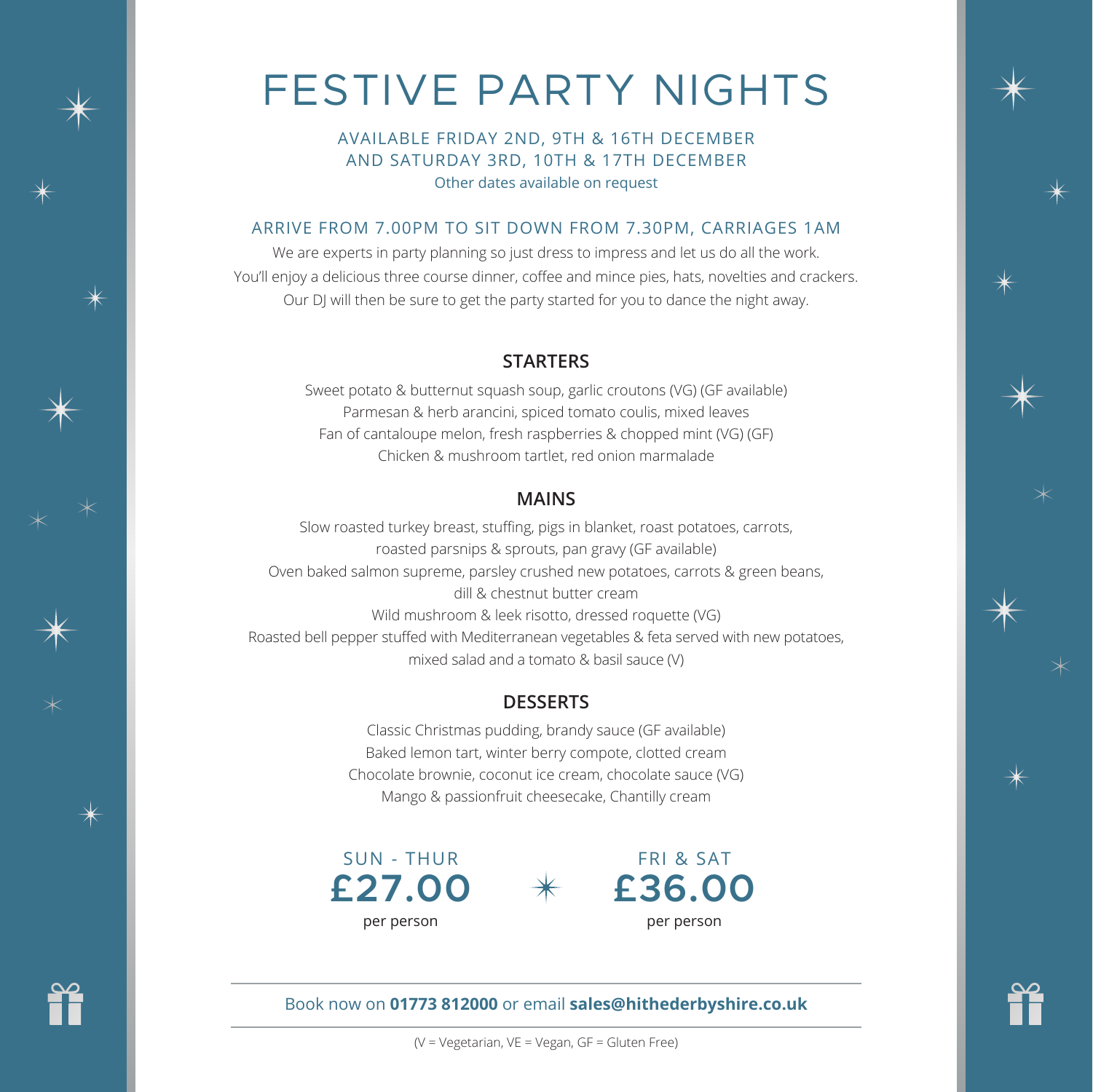# RETRO PARTY NIGHTS

#### 9TH & 10TH DECEMBER

Includes a snowball arrival drink, three course dinner, then dance the night away to old skool tunes with the best dressed competition.

**For menu options please see Festive Party Nights page of this brochure.**

**£38.95** per adult

# PRIVATE PARTY NIGHTS

We are experts in party planning so just dress to impress and let us do all the work. You will enjoy a delicious three course dinner, coffee and mince pies, hats, novelties and crackers. Our DJ will then be sure to get the party started for you to dance the night away. **For menu options please see Festive Party Nights page of this brochure.**

ARRIVE FROM 7.00PM TO SIT DOWN FROM 7.30PM, CARRIAGES 1AM

SUN - THUR **£27.00** per person

FRI & SAT **£36.00** per person

# ACCOMMODATION

Bed and Breakfast rate for anyone wanting to stay attending the events. With rates from as little as £69 per room including full English Breakfast.



per room, Bed & Breakfast

*Based on two people sharing a twin or double room, subject to availability.*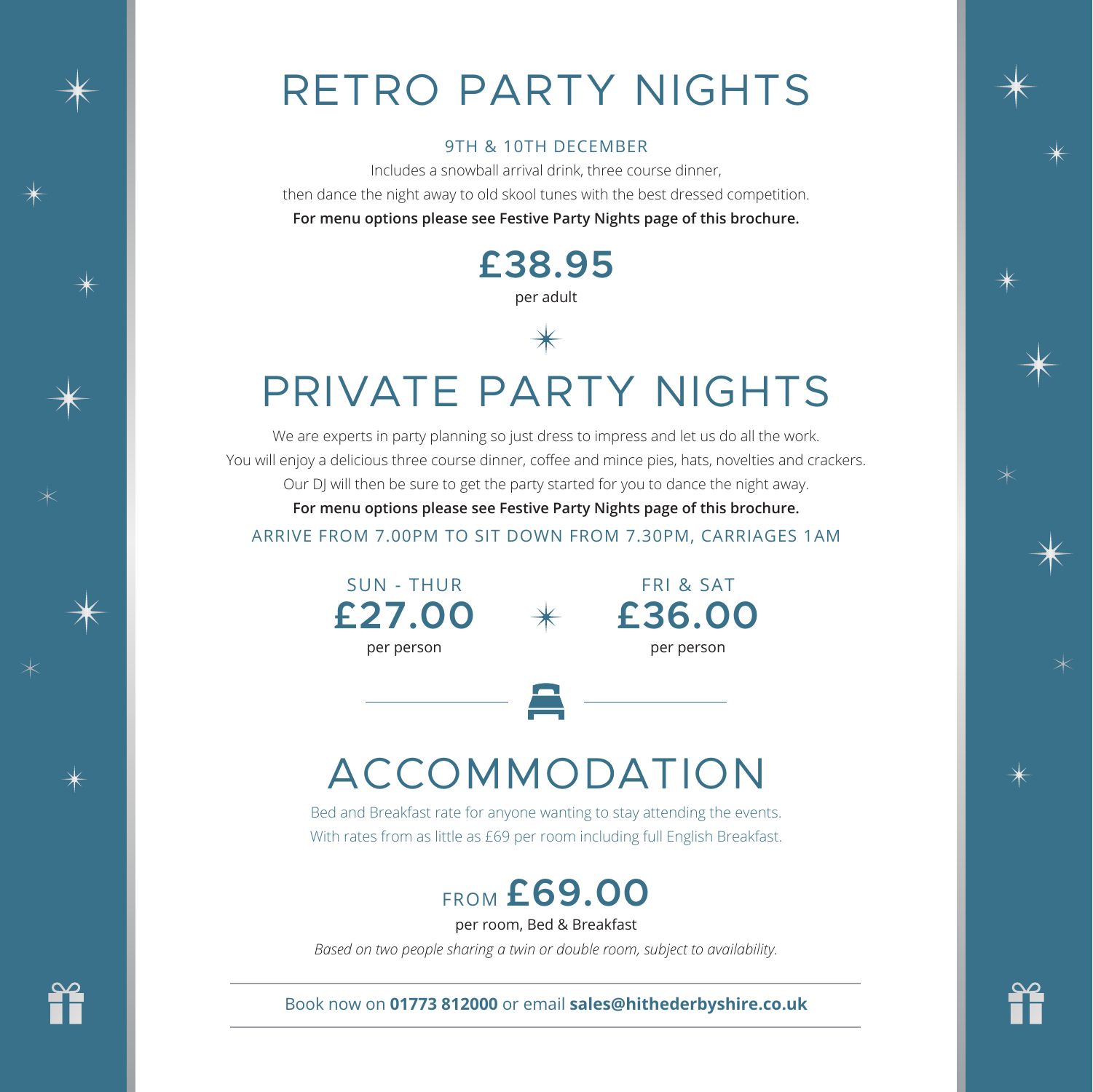



Ĭ Ť **TO OF & TOP**  $\frac{1}{\sqrt{100}}$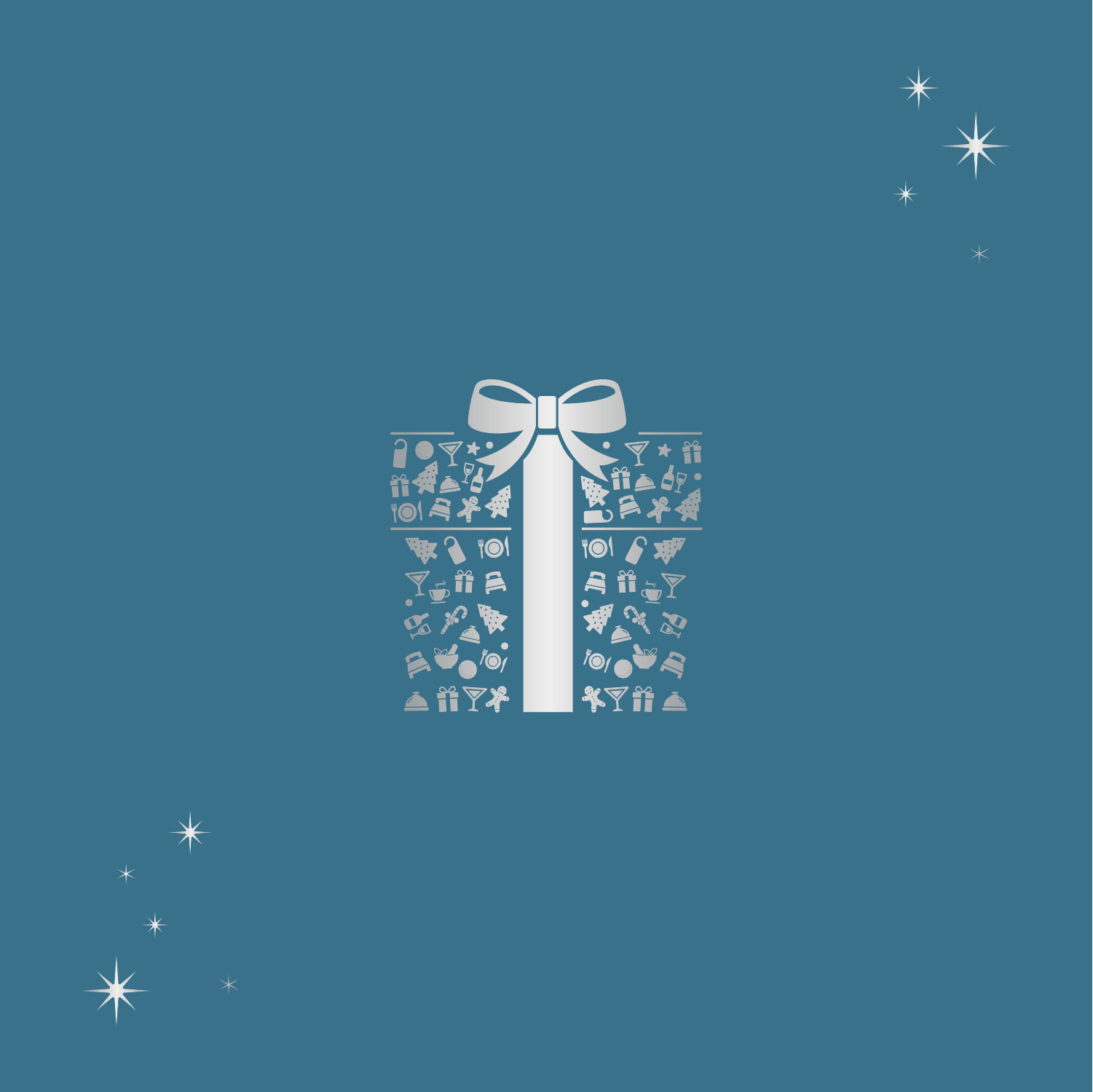# FESTIVE LUNCHES

*Celebrate Christmas in style with colleagues, family or friends at one of our festive lunches. Enjoy a three course lunch with party hats and crackers to get you in the festive spirit.*

The menu choices for our festive lunches are the same choices as our Christmas Party Nights.

**For menu options please see Festive Party Nights page of this brochure.**

**£20.95** per adult



# SUNDAY SPECIAL

### SUNDAY 11TH DECEMBER

Join us for a festive extravaganza this December. Celebrate the festive season with other party-goers, enjoy a delicious three course Christmas meal and party through to the small hours with our disco. For guests which work on a Friday and Saturday, don't miss out just because you have to work.

**For menu options please see Festive Party Nights page of this brochure.**

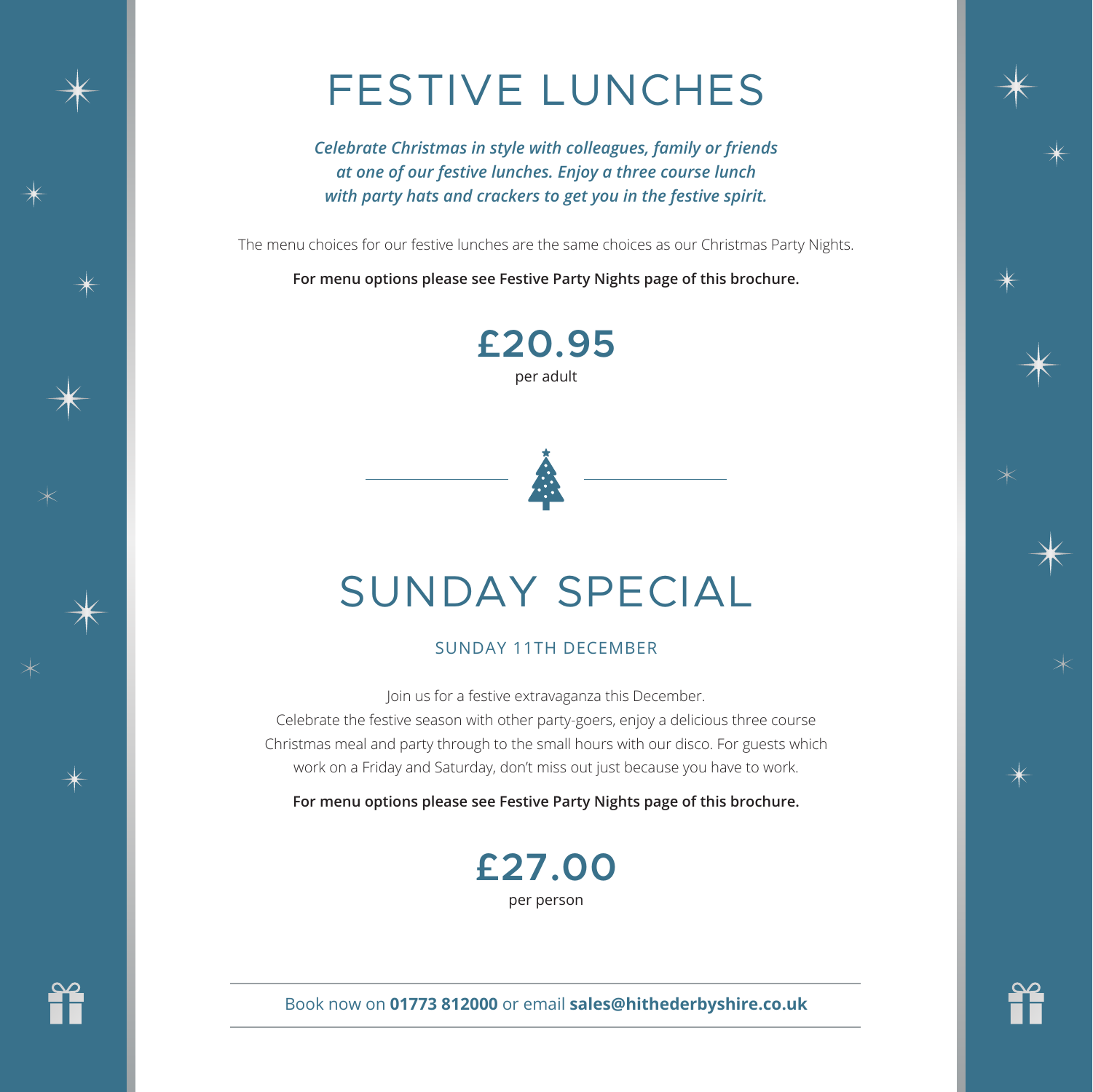# FESTIVE AFTERNOON TEA

#### *Available 29th November - 21st December (Pre booking essential)*

*Selection of finger sandwiches* Buttered roast turkey & cranberry Roasted sirloin of beef & horseradish Smoked salmon, cucumber & cream cheese Egg & roquette (V) *Above served on white or granary bloomer bread*

> Homemade fruit & plain scones Clotted cream Strawberry jam

Mini mince pie Rich fruit cake Mini chocolate & orange panna cotta Mini chocolate yule log

Served with selection of tea or coffee

#### FESTIVE VEGAN AFTERNOON TEA ALSO AVAILABLE

**£19.95** per person

 $\,$ 



**£25.95** per person with Prosecco

Book now on **01773 812000** or email **sales@hithederbyshire.co.uk**

(V = Vegetarian, VE = Vegan, GF = Gluten Free)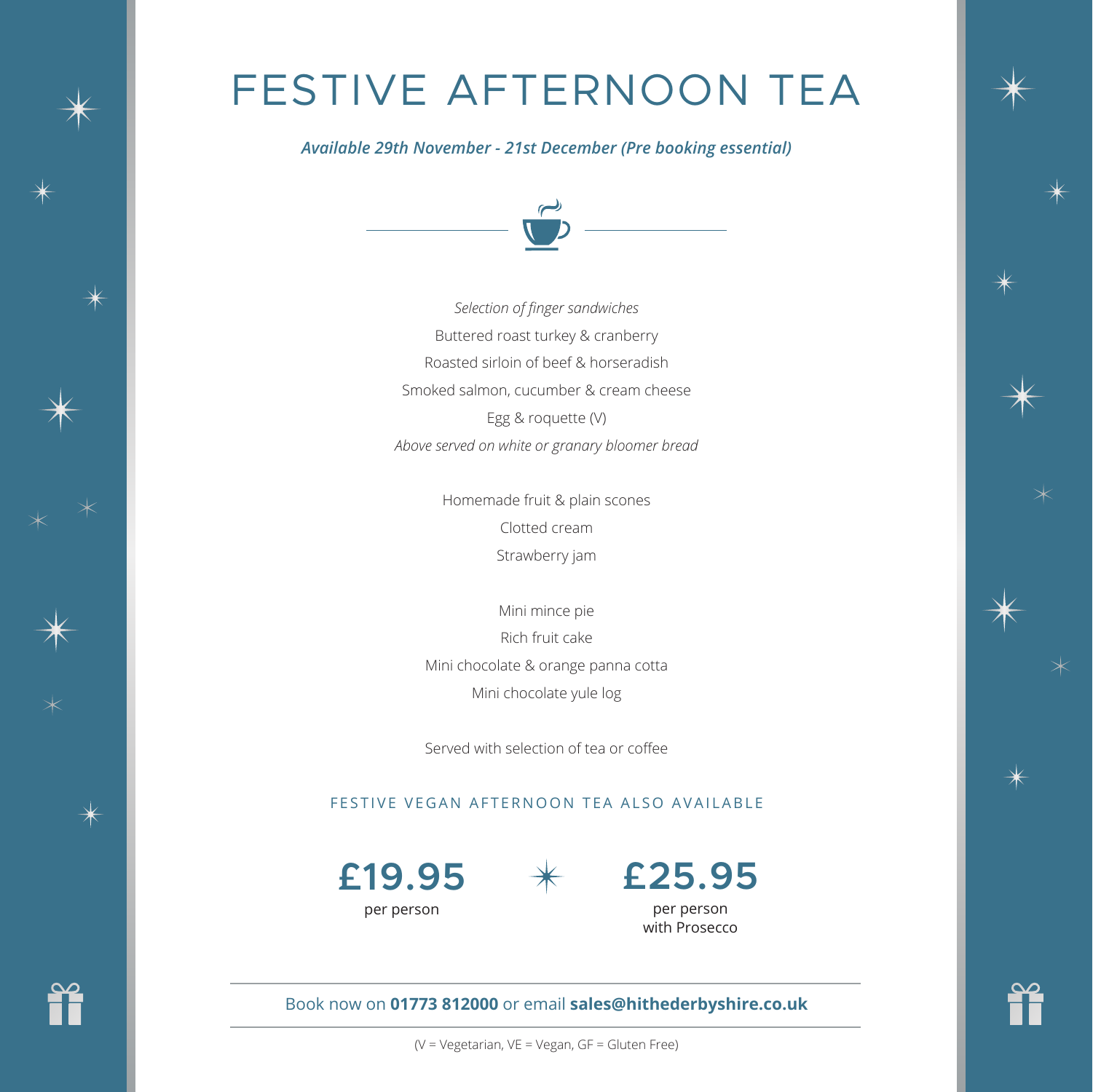

 $\overline{\ast}$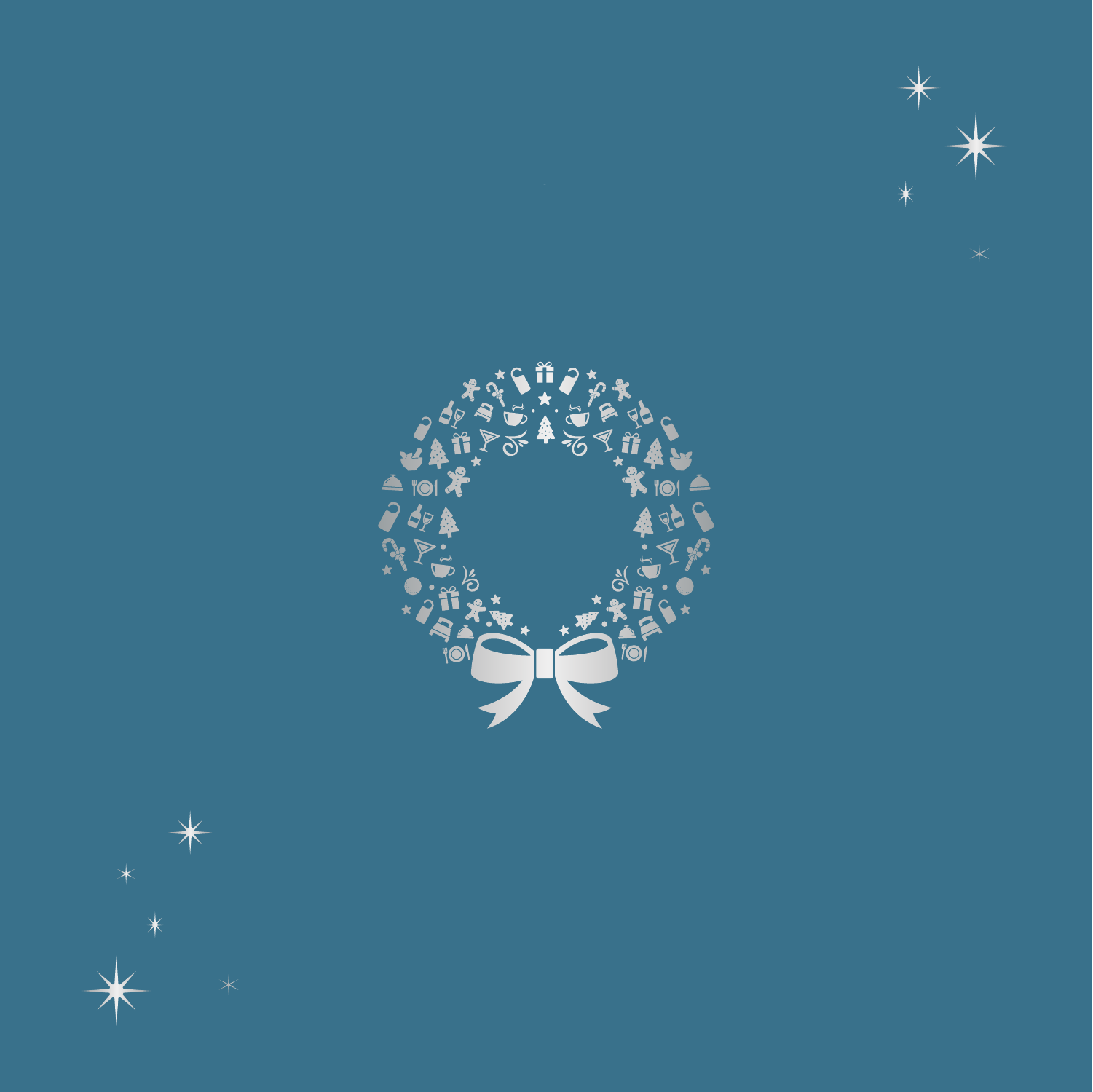# SANTA'S SUNDAY LUNCH

*Enjoy a three course lunch with a small gift for the children (up to 12 yrs old)*

#### SUNDAY 4TH DECEMBER



### **STARTERS**

Sweet potato & butternut squash soup, garlic croutons (VG) (GF available) Parmesan & herb arancini, spiced tomato coulis, mixed leaves Fan of cantaloupe melon, fresh raspberries & chopped mint (VG) (GF) Chicken & mushroom tartlet, red onion marmalade

### **MAINS**

Slow roasted turkey breast, stuffing, pigs in blanket, roast potatoes, carrots, roasted parsnips & sprouts, pan gravy (GF available) Oven baked salmon supreme, parsley crushed new potatoes, carrots & green beans, dill & chestnut butter cream Wild mushroom & leek risotto, dressed roquette (VG) Roasted bell pepper, Mediterranean vegetables & feta, new potatoes, mixed salad, tomato & basil sauce (V)

### **DESSERTS**

Classic Christmas pudding, brandy sauce (GF available) Baked lemon tart, winter berry compote, clotted cream Chocolate brownie, coconut ice cream, chocolate sauce (VG) Mango & passion fruit cheesecake, Chantilly cream

per adult

per child (5-12)

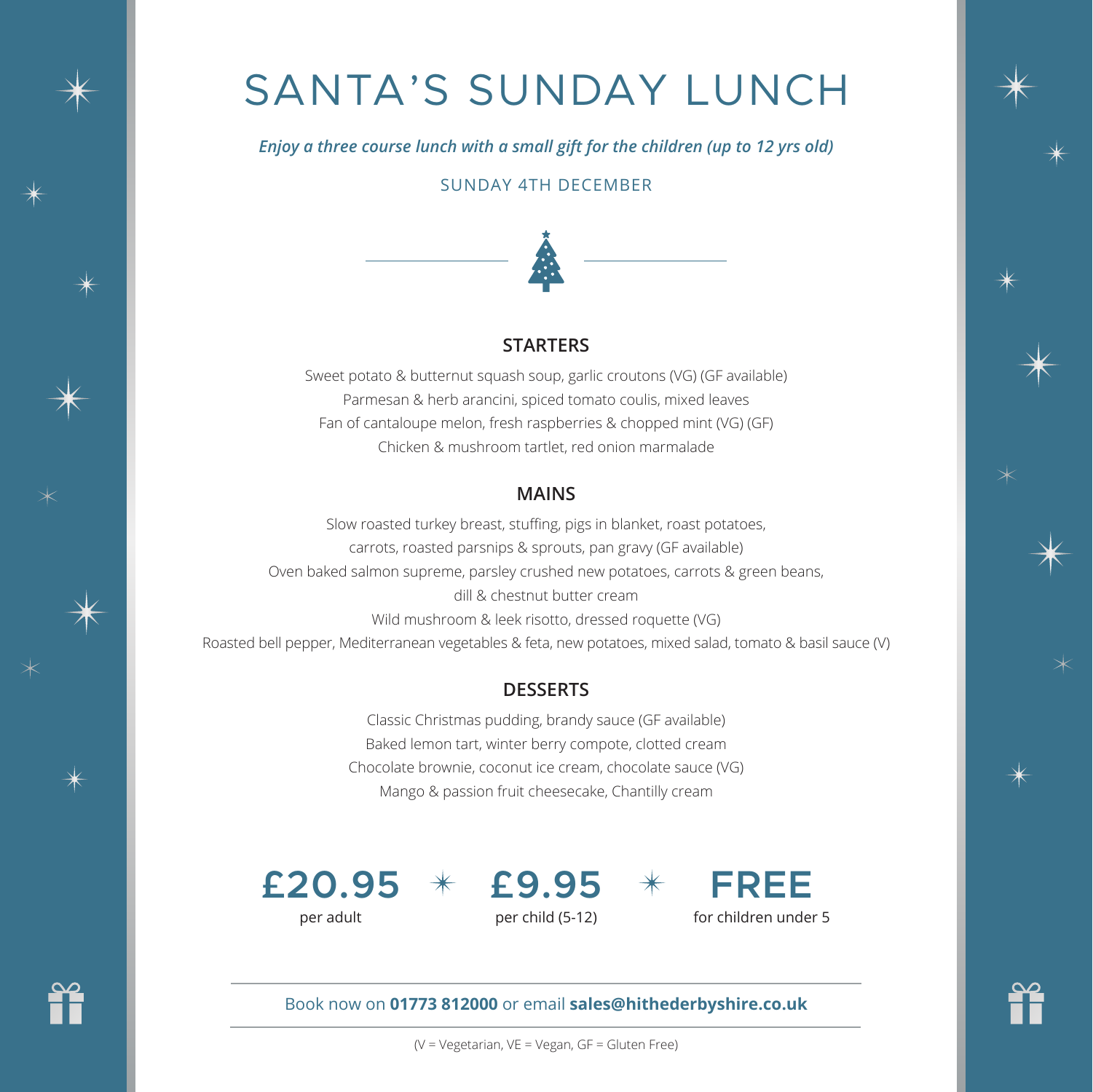# CHRISTMAS DAY LUNCH

*A family feast without the fuss. Deluxe 5 course Christmas lunch in our restaurant with all the trimmings. Children under 12 will receive a present from Santa.*

#### BOOKINGS TAKEN BETWEEN 12.30PM - 4.00PM



### **STARTERS**

Pork & duck liver pâté, autumn fruit chutney with a toasted sourdough Deep fried breaded brie, cranberry compote, mixed leaves Harissa spiced cauliflower on a butternut squash salad & balsamic reduction (VG)

### **INTERMEDIATE**

Potato & celeriac soup, chive snippets (VG)

### **MAINS**

Slow roasted turkey breast, stuffing, pigs in blanket, roast potatoes, carrots, roasted parsnips & sprouts, pan gravy Slow roasted sirloin of beef, roast potatoes, carrots, roasted parsnips & sprouts, Yorkshire garnish & Henderson infused gravy Pan seared cod loin, fondant potato, green beans, carrots, crayfish & mussel white wine sauce Roasted sweet potato & apricot tart, parmentier potatoes, carrots, green beans & sprouts, pesto dressing (VG)

### **DESSERTS**

Classic Christmas pudding, rum sauce (GF available) Dark chocolate tart, orange & Cointreau compote, Chantilly cream Coconut panna cotta, passion fruit coulis



per child (5-12) for children under 5

Book now on **01773 812000** or email **sales@hithederbyshire.co.uk**

(V = Vegetarian, VE = Vegan, GF = Gluten Free)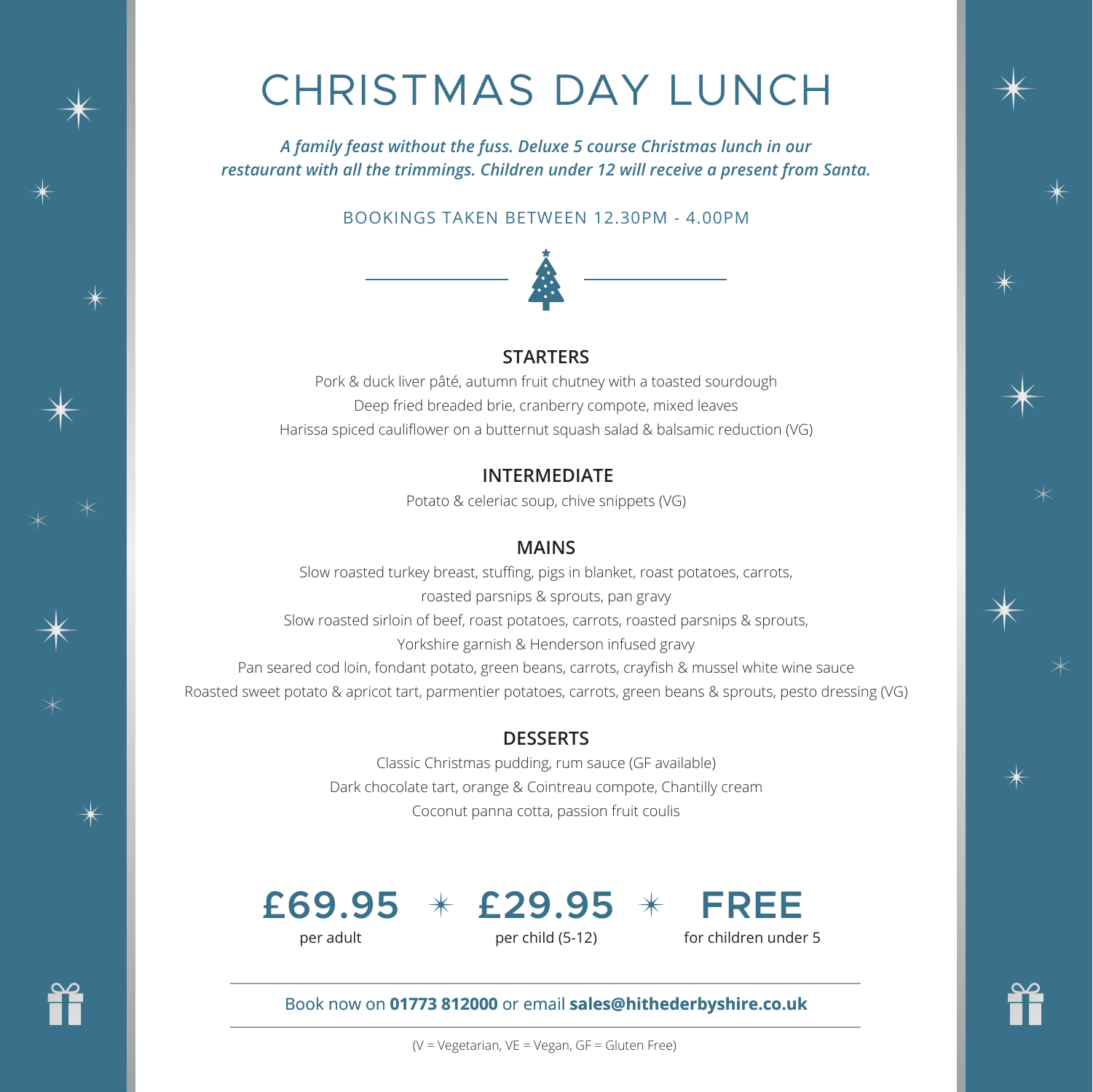

*Celebrate New Year's Eve in style with our Family Buffet. Be greeted with bubbles on arrival from 7.30pm followed by a delicious four course meal at 8pm and then dance the night away (disco and bar until 1am)*

#### **SELECTION OF ENGLISH & ITALIAN**

Selection sandwiches, wraps & open ciabatta Mixed breads, olives, sundried tomatoes, bocconcini, Italian meats, oils & balsamic vinegar Leek & potato soup Slow braised beef stew Mini fish & chips, mushy peas Spinach & ricotta cannelloni Chicken & mushroom lasagne Spicy pork meatballs in pomodoro sauce Kingmaker Flyer Penne pasta nut free pesto (VG) Vegan sausage rolls (VG) Selection of mixed pizzas Selection of desserts & fruit platter Tiramisu, ricotta & cinnamon trifle, Tia Maria profiteroles, cheesecake

**£35** per adult





#### *WHY NOT MAKE A NIGHT OF IT?*

Single occupancy including the event & buffet **£100.00** Double occupancy including the event & buffet **£145.00** Family room based on 2 adults & 1 child including the event and buffet **£155.00**